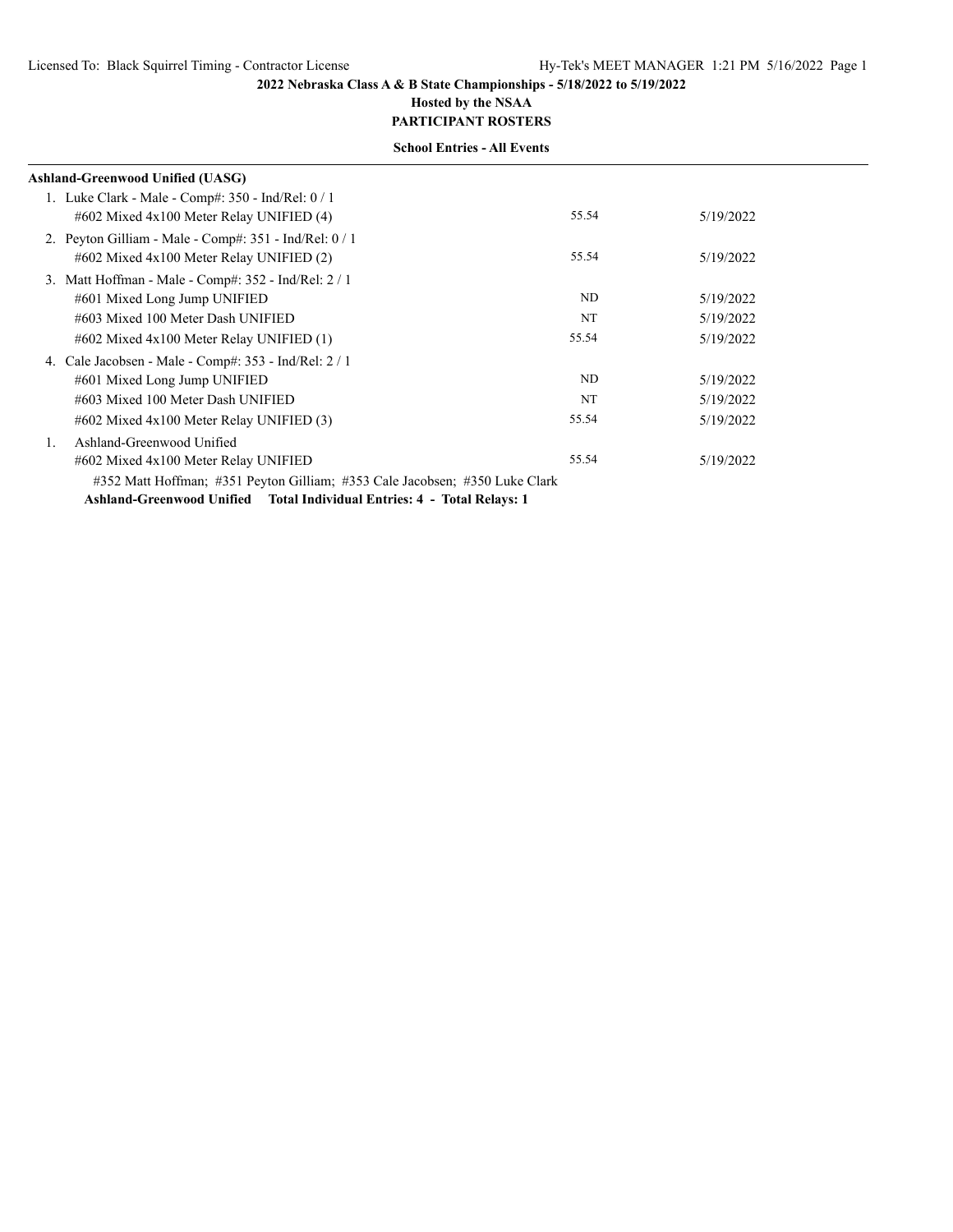# **Hosted by the NSAA**

# **PARTICIPANT ROSTERS**

| <b>School Entries - All Events</b>                           |    |           |  |
|--------------------------------------------------------------|----|-----------|--|
| Aurora Unified (UARA)                                        |    |           |  |
| 1. Aaron Jividen - Male - Comp#: $354$ - Ind/Rel: $1/0$      |    |           |  |
| #603 Mixed 100 Meter Dash UNIFIED                            | NT | 5/19/2022 |  |
| 2. Connor Smith - Male - Comp#: $355$ - Ind/Rel: $1/0$       |    |           |  |
| #601 Mixed Long Jump UNIFIED                                 | ND | 5/19/2022 |  |
| 3. Sammie Weddle - Male - Comp#: 356 - Ind/Rel: 2 / 0        |    |           |  |
| #601 Mixed Long Jump UNIFIED                                 | ND | 5/19/2022 |  |
| #603 Mixed 100 Meter Dash UNIFIED                            | NT | 5/19/2022 |  |
| Aurora Unified Total Individual Entries: 4 - Total Relays: 0 |    |           |  |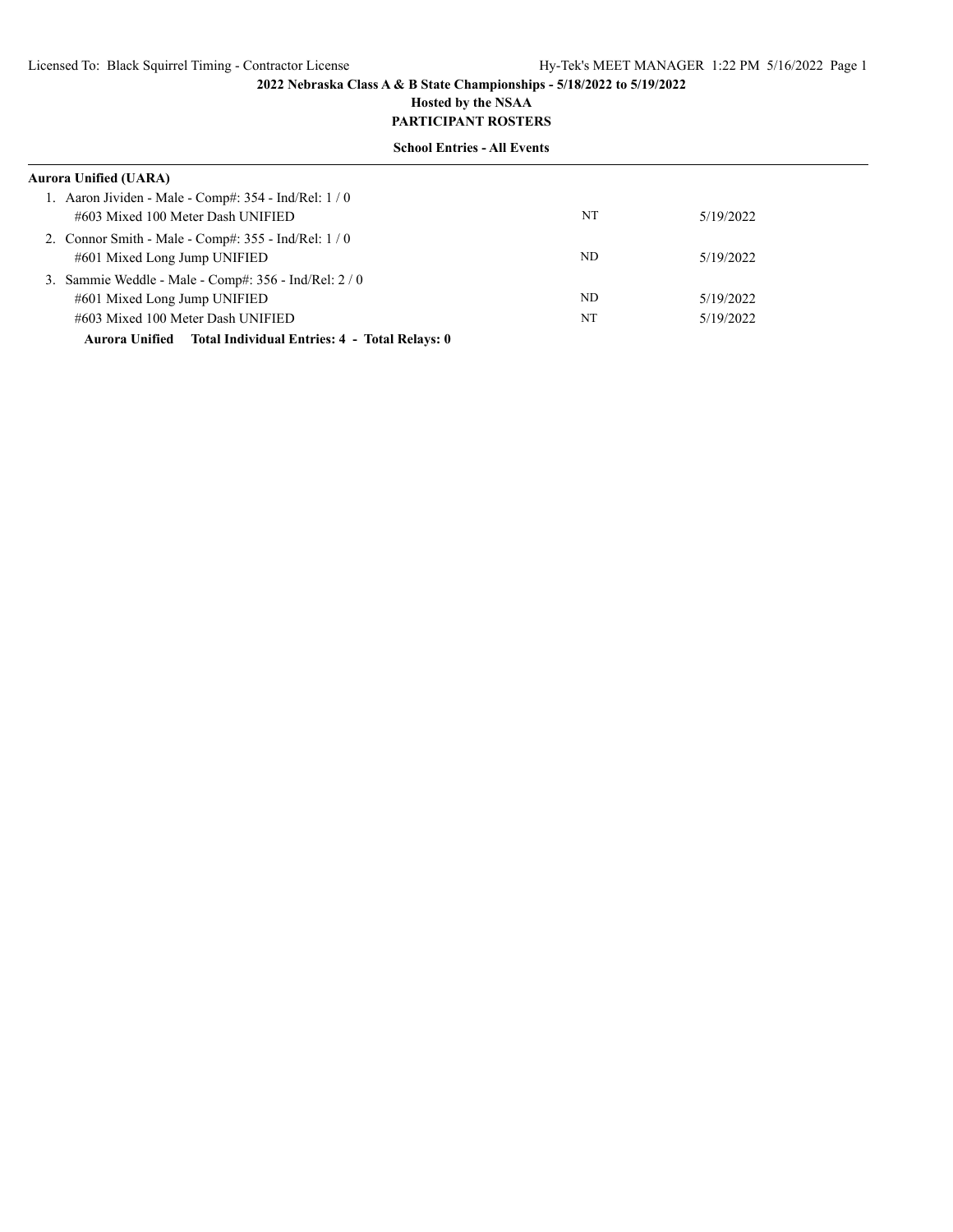# **Hosted by the NSAA PARTICIPANT ROSTERS**

| <b>Central City Unified (UCTC)</b>                                 |     |           |  |  |
|--------------------------------------------------------------------|-----|-----------|--|--|
| 1. Clark Brown - Male - Comp#: $357$ - Ind/Rel: $1/0$              |     |           |  |  |
| #601 Mixed Long Jump UNIFIED                                       | ND. | 5/19/2022 |  |  |
| 2. Logan Wert - Male - Comp#: $374$ - Ind/Rel: $1/0$               |     |           |  |  |
| #601 Mixed Long Jump UNIFIED                                       | ND  | 5/19/2022 |  |  |
| Central City Unified Total Individual Entries: 2 - Total Relays: 0 |     |           |  |  |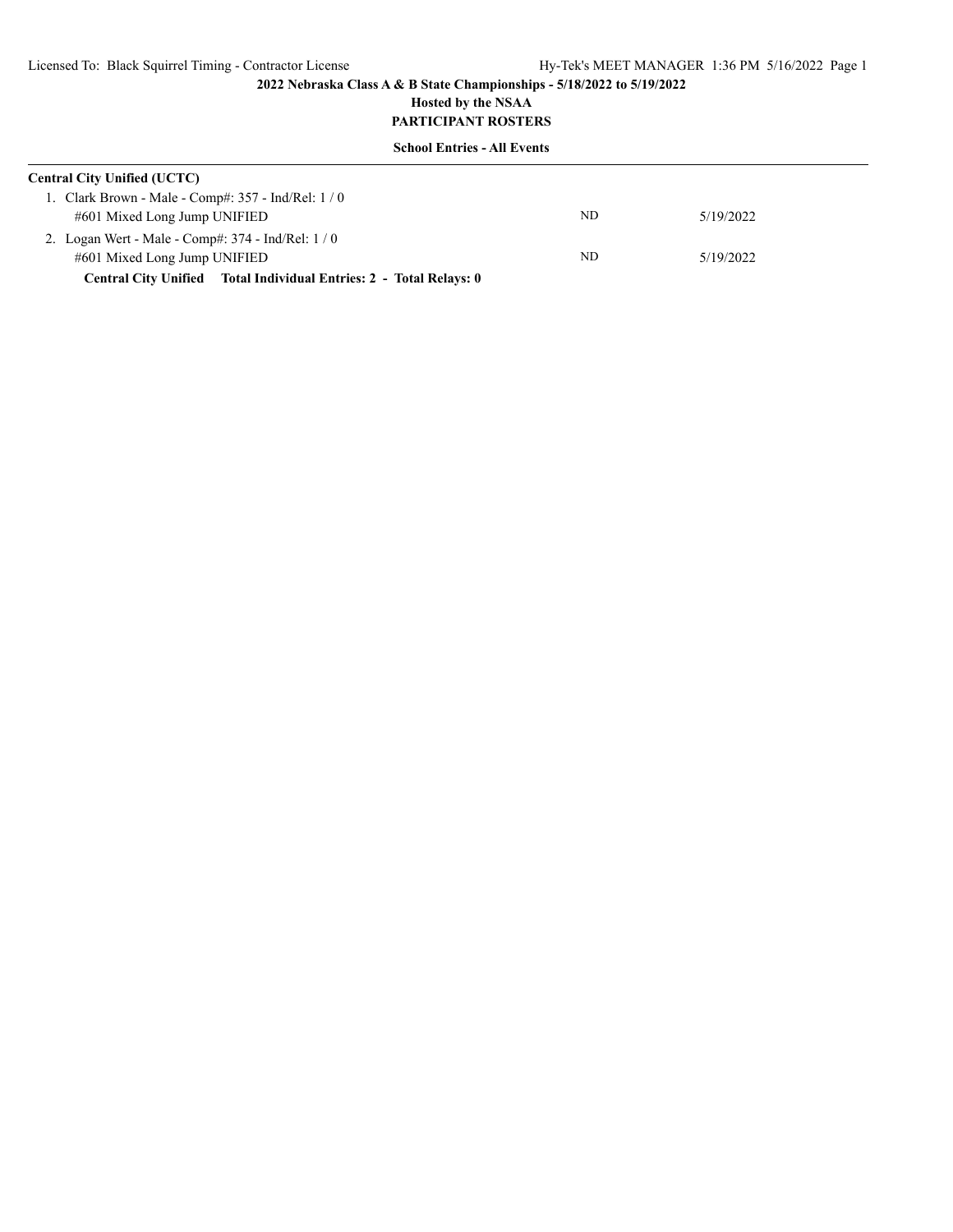## **Hosted by the NSAA PARTICIPANT ROSTERS**

|                | Columbus Unified (UCOL)                                                             |       |           |
|----------------|-------------------------------------------------------------------------------------|-------|-----------|
|                | Ashton LaPoint - Male - Comp#: 358 - Ind/Rel: 2 / 1                                 |       |           |
|                | #601 Mixed Long Jump UNIFIED                                                        | ND    | 5/19/2022 |
|                | #603 Mixed 100 Meter Dash UNIFIED                                                   | NT    | 5/19/2022 |
|                | $\#602$ Mixed $4x100$ Meter Relay UNIFIED (3)                                       | 53.36 | 5/19/2022 |
|                | 2. Alex Lotspeich - Male - Comp#: 359 - Ind/Rel: 2 / 1                              |       |           |
|                | #601 Mixed Long Jump UNIFIED                                                        | ND    | 5/19/2022 |
|                | #603 Mixed 100 Meter Dash UNIFIED                                                   | NT    | 5/19/2022 |
|                | $\#602$ Mixed $4x100$ Meter Relay UNIFIED (2)                                       | 53.36 | 5/19/2022 |
|                | 3. Dennis Pelowski - Male - Comp#: 360 - Ind/Rel: 0 / 1                             |       |           |
|                | $\#602$ Mixed $4x100$ Meter Relay UNIFIED (4)                                       | 53.36 | 5/19/2022 |
|                | 4. Tristan Reimer - Male - Comp#: $361$ - Ind/Rel: $0/1$                            |       |           |
|                | $\#602$ Mixed $4x100$ Meter Relay UNIFIED (1)                                       | 53.36 | 5/19/2022 |
| $\mathbf{1}$ . | Columbus Unified                                                                    |       |           |
|                | #602 Mixed 4x100 Meter Relay UNIFIED                                                | 53.36 | 5/19/2022 |
|                | #361 Tristan Reimer; #359 Alex Lotspeich; #358 Ashton LaPoint; #360 Dennis Pelowski |       |           |
|                | Columbus Unified Total Individual Entries: 4 - Total Relays: 1                      |       |           |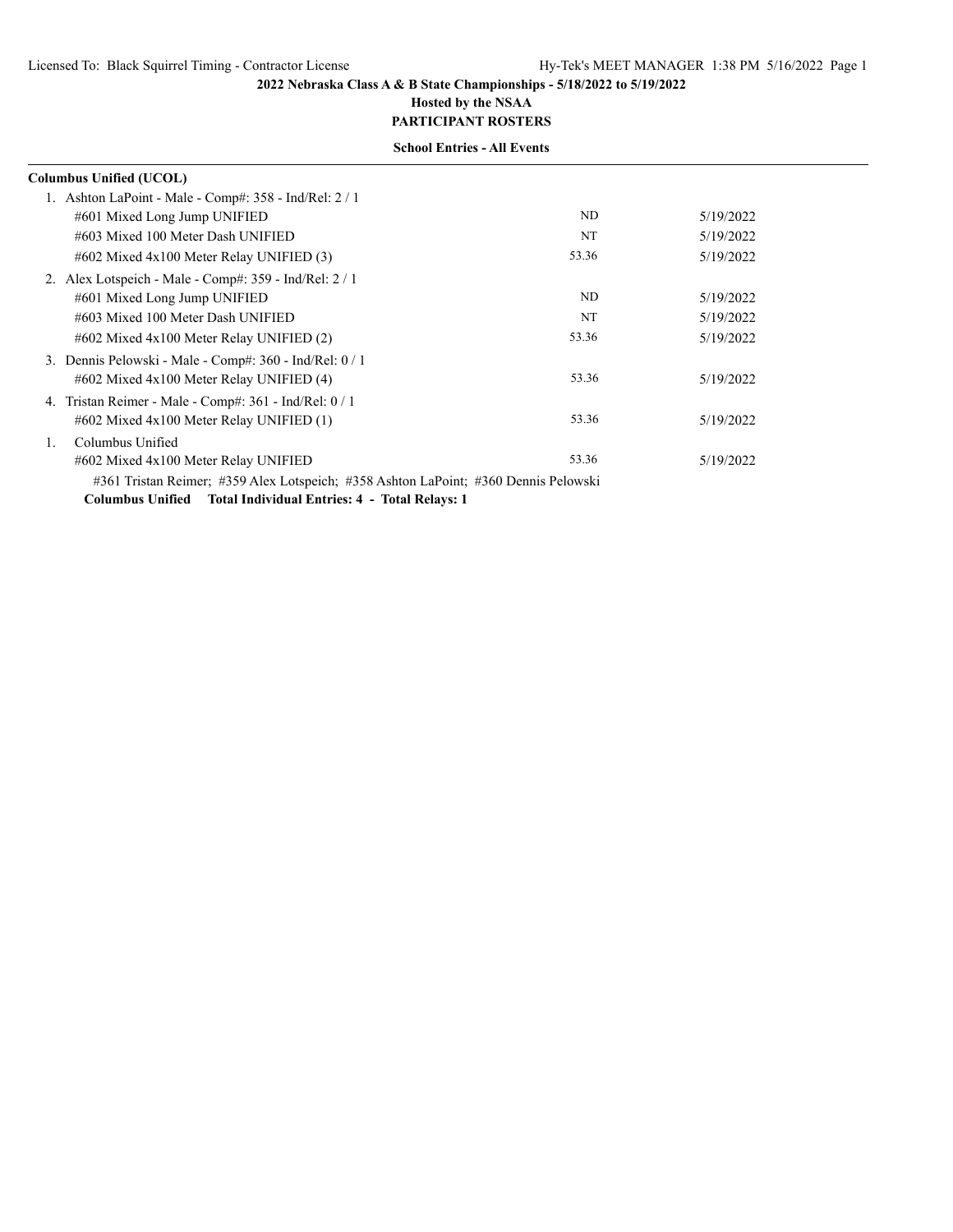# **Hosted by the NSAA**

**PARTICIPANT ROSTERS School Entries - All Events**

|    | Grand Island Unified (UGI)                                                                                                                                     |       |           |  |
|----|----------------------------------------------------------------------------------------------------------------------------------------------------------------|-------|-----------|--|
|    | 1. Henry Barreno Florian - Male - Comp#: 362 - Ind/Rel: 0 / 1<br>$\#602$ Mixed $4x100$ Meter Relay UNIFIED (4)                                                 | 53.37 | 5/19/2022 |  |
|    | 2. Marco Jimenez - Male - Comp#: 363 - Ind/Rel: 1 / 1<br>#603 Mixed 100 Meter Dash UNIFIED                                                                     | NT    | 5/19/2022 |  |
|    | $\#602$ Mixed $4x100$ Meter Relay UNIFIED (3)                                                                                                                  | 53.37 | 5/19/2022 |  |
|    | 3. Haden Johnson - Male - Comp#: 364 - Ind/Rel: 0 / 1<br>$\#602$ Mixed $4x100$ Meter Relay UNIFIED (1)                                                         | 53.37 | 5/19/2022 |  |
|    | 4. Anthony Salazar - Male - Comp#: 365 - Ind/Rel: 1 / 1<br>#603 Mixed 100 Meter Dash UNIFIED                                                                   | NT    | 5/19/2022 |  |
| 1. | $\#602$ Mixed $4x100$ Meter Relay UNIFIED (2)<br>Grand Island Unified                                                                                          | 53.37 | 5/19/2022 |  |
|    | #602 Mixed 4x100 Meter Relay UNIFIED                                                                                                                           | 53.37 | 5/19/2022 |  |
|    | #364 Haden Johnson; #365 Anthony Salazar; #363 Marco Jimenez; #362 Henry Barreno Florian<br>Grand Island Unified Total Individual Entries: 2 - Total Relays: 1 |       |           |  |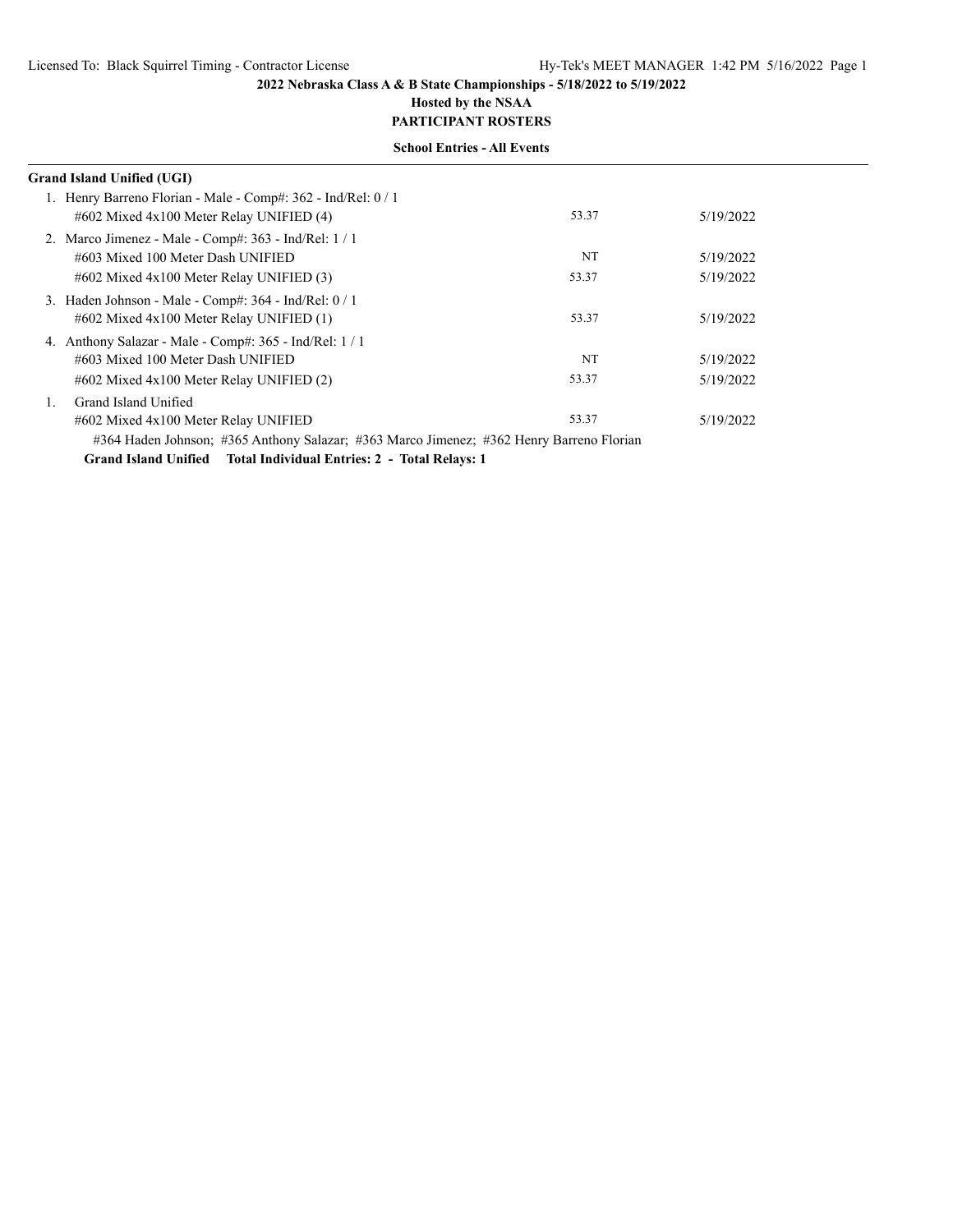## **Hosted by the NSAA PARTICIPANT ROSTERS**

| <b>Johnson County Central Unified (UJCC)</b>                                        |    |           |  |  |
|-------------------------------------------------------------------------------------|----|-----------|--|--|
| 1. Adrian Small - Male - Comp#: $366$ - Ind/Rel: $1/0$                              |    |           |  |  |
| #601 Mixed Long Jump UNIFIED                                                        | ND | 5/19/2022 |  |  |
| 2. Tanner Woods - Male - Comp#: $367$ - Ind/Rel: $1/0$                              |    |           |  |  |
| #601 Mixed Long Jump UNIFIED                                                        | ND | 5/19/2022 |  |  |
| <b>Johnson County Central Unified Total Individual Entries: 2 - Total Relays: 0</b> |    |           |  |  |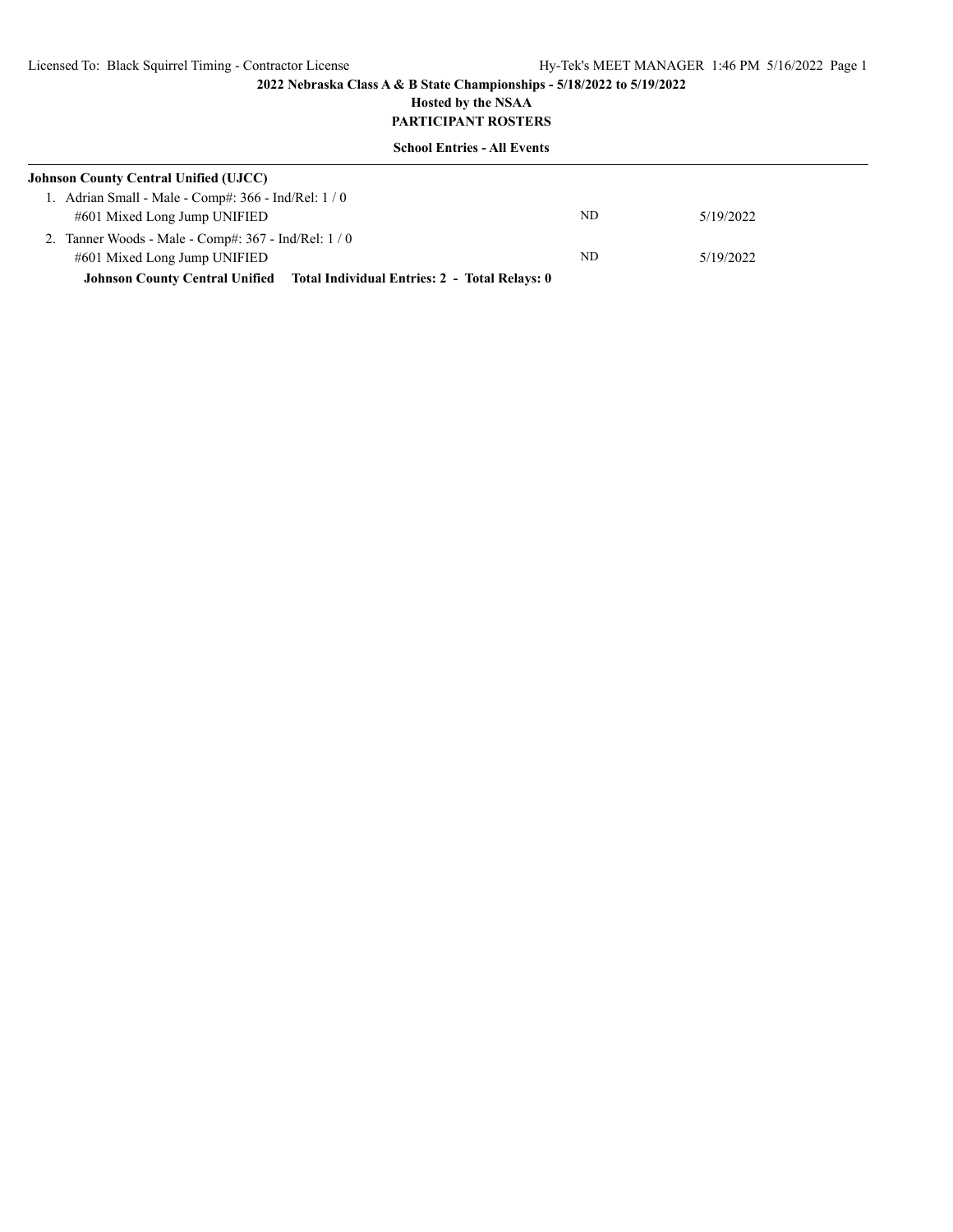## **Hosted by the NSAA PARTICIPANT ROSTERS**

| Lincoln Southwest Unified (ULSW)                         |    |           |  |  |
|----------------------------------------------------------|----|-----------|--|--|
| 1. Matthew Bolen - Male - Comp#: $369$ - Ind/Rel: $1/0$  |    |           |  |  |
| #603 Mixed 100 Meter Dash UNIFIED                        | NT | 5/19/2022 |  |  |
| 2. Dominic Sander - Male - Comp#: $370$ - Ind/Rel: $1/0$ |    |           |  |  |
| #603 Mixed 100 Meter Dash UNIFIED                        | NT | 5/19/2022 |  |  |
|                                                          |    |           |  |  |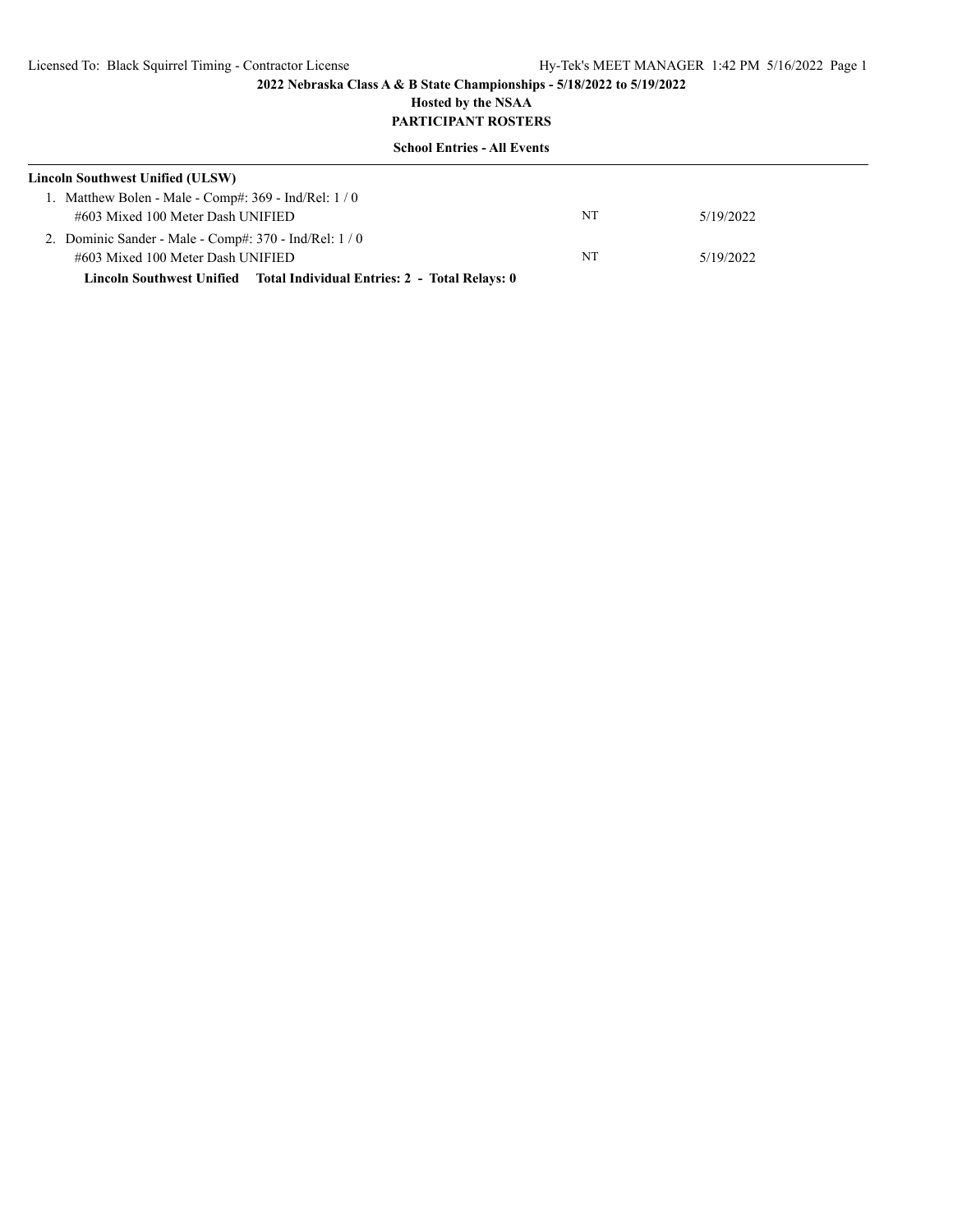## **Hosted by the NSAA PARTICIPANT ROSTERS**

|    | <b>Millard South Unified (UMLS)</b>                                       |       |           |
|----|---------------------------------------------------------------------------|-------|-----------|
|    | 1. Phil Meckna - Male - Comp#: $371$ - Ind/Rel: $2/1$                     |       |           |
|    | #601 Mixed Long Jump UNIFIED                                              | ND    | 5/19/2022 |
|    | #603 Mixed 100 Meter Dash UNIFIED                                         | NT    | 5/19/2022 |
|    | $\#602$ Mixed $4x100$ Meter Relay UNIFIED (3)                             | 51.48 | 5/19/2022 |
|    | 2. Esai Ortiz - Male - Comp#: 372 - Ind/Rel: 2/1                          |       |           |
|    | #601 Mixed Long Jump UNIFIED                                              | ND.   | 5/19/2022 |
|    | #603 Mixed 100 Meter Dash UNIFIED                                         | NT    | 5/19/2022 |
|    | $\#602$ Mixed $4x100$ Meter Relay UNIFIED (2)                             | 51.48 | 5/19/2022 |
| 3. | Max Scheef - Male - Comp#: 373 - Ind/Rel: 2 / 1                           |       |           |
|    | #601 Mixed Long Jump UNIFIED                                              | ND.   | 5/19/2022 |
|    | #603 Mixed 100 Meter Dash UNIFIED                                         | NT    | 5/19/2022 |
|    | $\#602$ Mixed $4x100$ Meter Relay UNIFIED (4)                             | 51.48 | 5/19/2022 |
|    | 4. Jerome Woolridge - Male - Comp#: 375 - Ind/Rel: 2 / 1                  |       |           |
|    | #601 Mixed Long Jump UNIFIED                                              | ND.   | 5/19/2022 |
|    | #603 Mixed 100 Meter Dash UNIFIED                                         | NT    | 5/19/2022 |
|    | $\#602$ Mixed $4x100$ Meter Relay UNIFIED (1)                             | 51.48 | 5/19/2022 |
| 1. | Millard South Unified                                                     |       |           |
|    | #602 Mixed 4x100 Meter Relay UNIFIED                                      | 51.48 | 5/19/2022 |
|    | #375 Jerome Woolridge; #372 Esai Ortiz; #371 Phil Meckna; #373 Max Scheef |       |           |
|    | Millard South Unified Total Individual Entries: 8 - Total Relays: 1       |       |           |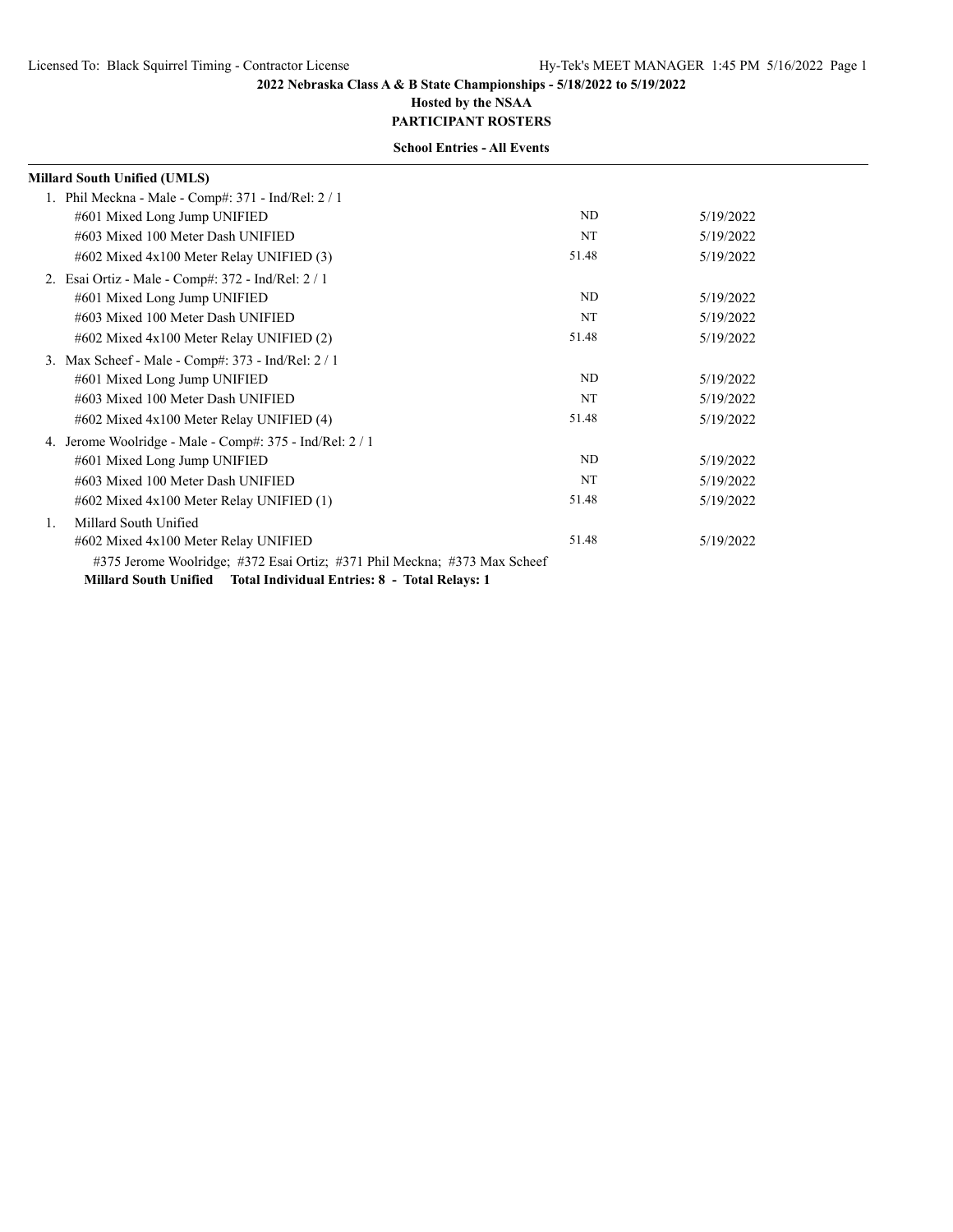## **Hosted by the NSAA PARTICIPANT ROSTERS**

| Millard West Unified (UMLW)                                                   |       |           |  |
|-------------------------------------------------------------------------------|-------|-----------|--|
| 1. Kadie Fletcher - Female - Comp#: 376 - Ind/Rel: 0 / 1                      |       |           |  |
| $\#602$ Mixed $4x100$ Meter Relay UNIFIED (1)                                 | 58.03 | 5/19/2022 |  |
| 2. Maddie Fletcher - Female - Comp#: 377 - Ind/Rel: 0 / 1                     |       |           |  |
| $\#602$ Mixed $4x100$ Meter Relay UNIFIED (2)                                 | 58.03 | 5/19/2022 |  |
| 3. Will Holzer - Male - Comp#: $378$ - Ind/Rel: $0/1$                         |       |           |  |
| $\#602$ Mixed $4x100$ Meter Relay UNIFIED (3)                                 | 58.03 | 5/19/2022 |  |
| 4. Reese Kolar - Male - Comp#: 379 - Ind/Rel: 0 / 1                           |       |           |  |
| #602 Mixed 4x100 Meter Relay UNIFIED (4)                                      | 58.03 | 5/19/2022 |  |
| Millard West Unified                                                          |       |           |  |
| #602 Mixed 4x100 Meter Relay UNIFIED                                          | 58.03 | 5/19/2022 |  |
| #376 Kadie Fletcher; #377 Maddie Fletcher; #378 Will Holzer; #379 Reese Kolar |       |           |  |
| Millard West Unified Total Individual Entries: 0 - Total Relays: 1            |       |           |  |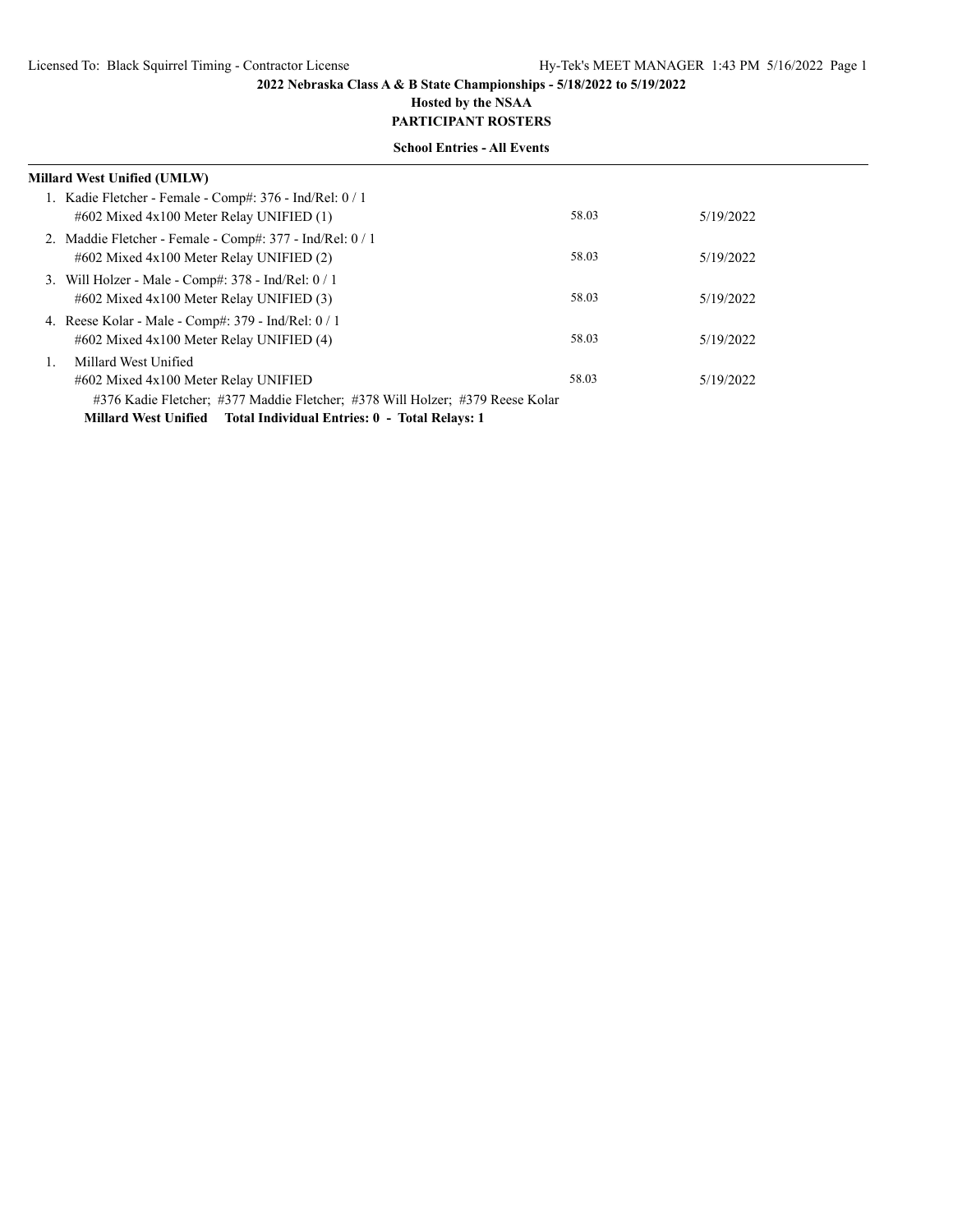# **Hosted by the NSAA**

# **PARTICIPANT ROSTERS School Entries - All Events**

| Norris Unified (UNOR)                                                                                       |       |           |
|-------------------------------------------------------------------------------------------------------------|-------|-----------|
| 1. Carson Broderson - Male - Comp#: $380$ - Ind/Rel: $0/1$<br>$\#602$ Mixed $4x100$ Meter Relay UNIFIED (4) | 56.89 | 5/19/2022 |
| 2. Ethan Echtenkamp - Male - Comp#: 381 - Ind/Rel: 0/1<br>$\#602$ Mixed $4x100$ Meter Relay UNIFIED (2)     | 56.89 | 5/19/2022 |
| 3. Makinley Hecht - Male - Comp#: $382$ - Ind/Rel: $0/1$<br>$\#602$ Mixed $4x100$ Meter Relay UNIFIED (1)   | 56.89 | 5/19/2022 |
| 4. Charlie Johnson - Male - Comp#: $383$ - Ind/Rel: $0/1$<br>$\#602$ Mixed $4x100$ Meter Relay UNIFIED (3)  | 56.89 | 5/19/2022 |
| Norris Unified<br>#602 Mixed 4x100 Meter Relay UNIFIED                                                      | 56.89 | 5/19/2022 |
| #382 Makinley Hecht; #381 Ethan Echtenkamp; #383 Charlie Johnson; #380 Carson Broderson                     |       |           |

**Norris Unified Total Individual Entries: 0 - Total Relays: 1**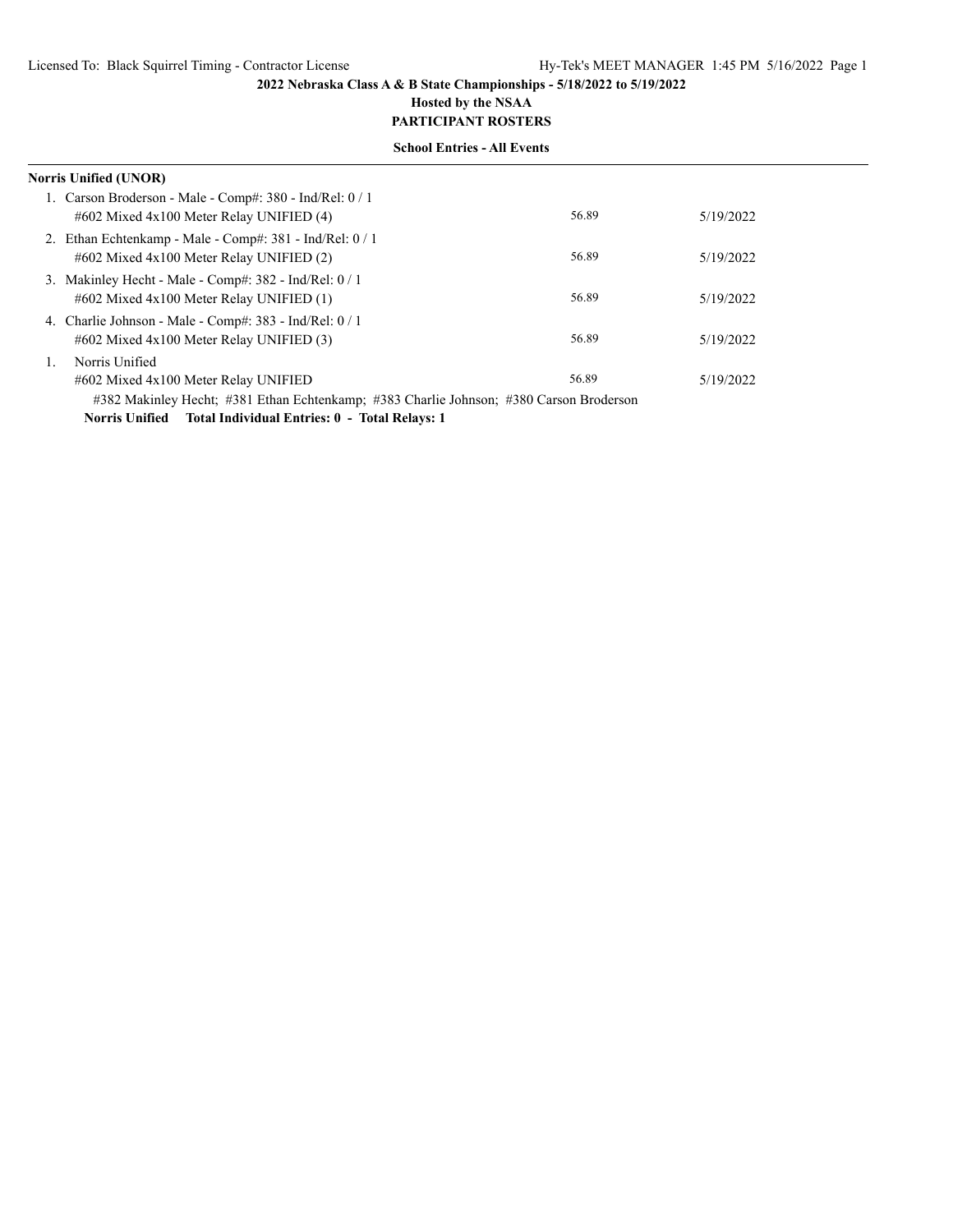# **Hosted by the NSAA**

**PARTICIPANT ROSTERS School Entries - All Events**

| $50.0001$ $E_{\rm H}$ $10.0001$ $E_{\rm H}$ $10.0001$                                                                                                         |       |           |  |
|---------------------------------------------------------------------------------------------------------------------------------------------------------------|-------|-----------|--|
| Omaha Westside Unified (UOMW)                                                                                                                                 |       |           |  |
| 1. Isaak Mossburg - Male - Comp#: 385 - Ind/Rel: 0 / 1<br>$\#602$ Mixed $4x100$ Meter Relay UNIFIED (1)                                                       | 57.38 | 5/19/2022 |  |
| 2. Breckin Parra - Male - Comp#: 386 - Ind/Rel: 0 / 1<br>$\#602$ Mixed $4x100$ Meter Relay UNIFIED (2)                                                        | 57.38 | 5/19/2022 |  |
| 3. Eli Parsonage - Male - Comp#: 387 - Ind/Rel: 0 / 1<br>$\#602$ Mixed $4x100$ Meter Relay UNIFIED (4)                                                        | 57.38 | 5/19/2022 |  |
| 4. Doug Schafer - Male - Comp#: 388 - Ind/Rel: 0 / 1<br>$\#602$ Mixed $4x100$ Meter Relay UNIFIED (3)                                                         | 57.38 | 5/19/2022 |  |
| Omaha Westside Unified<br>#602 Mixed 4x100 Meter Relay UNIFIED                                                                                                | 57.38 | 5/19/2022 |  |
| #385 Isaak Mossburg; #386 Breckin Parra; #388 Doug Schafer; #387 Eli Parsonage<br><b>Omaha Westside Unified</b> Total Individual Entries: 0 - Total Relays: 1 |       |           |  |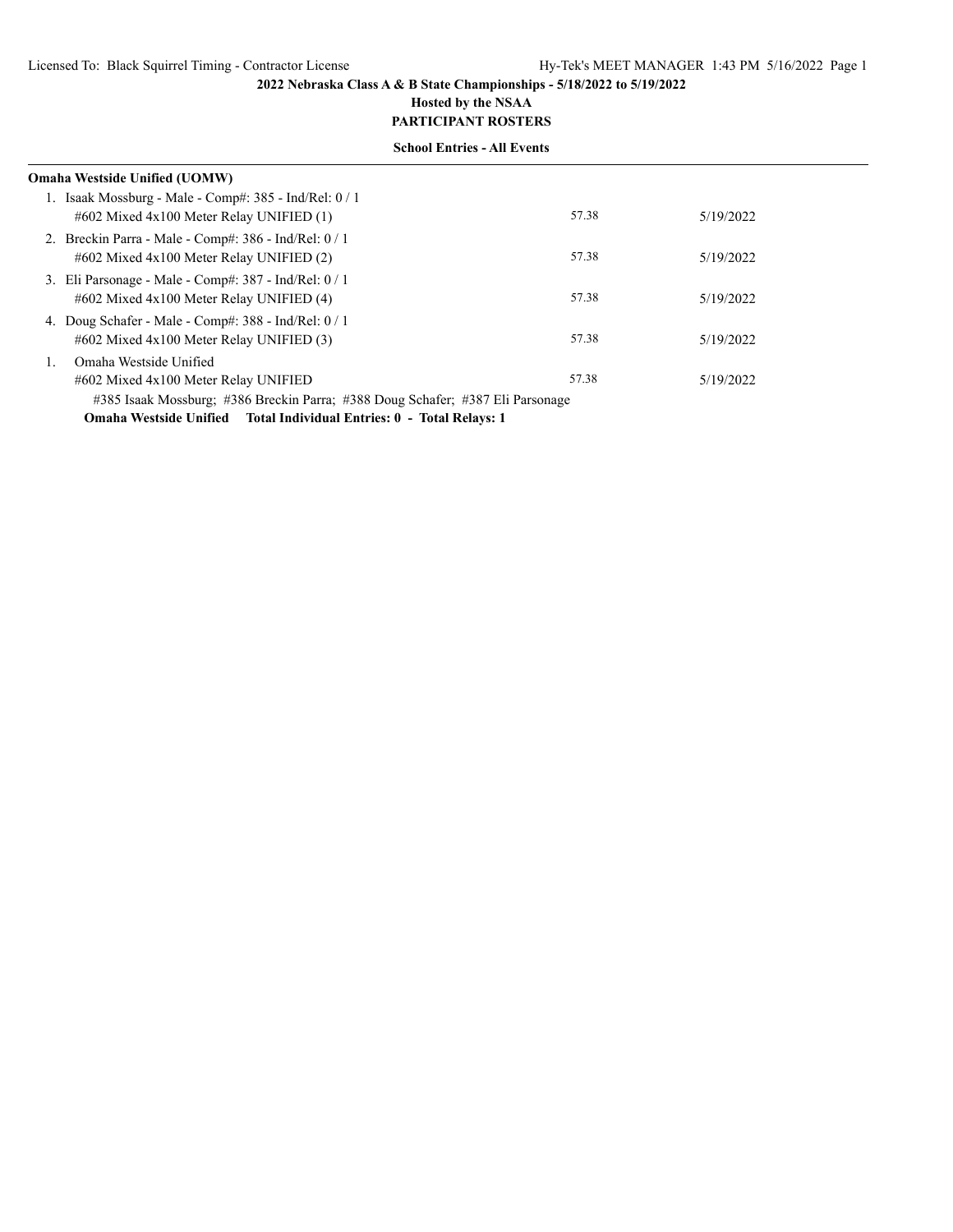# **Hosted by the NSAA**

**PARTICIPANT ROSTERS School Entries - All Events**

| Papillion LaVista South Unifie (UPLS)                                         |       |           |
|-------------------------------------------------------------------------------|-------|-----------|
| 1. Jack Irwin - Male - Comp#: 389 - Ind/Rel: 1 / 1                            |       |           |
| #603 Mixed 100 Meter Dash UNIFIED                                             | NT    | 5/19/2022 |
| $\#602$ Mixed $4x100$ Meter Relay UNIFIED (2)                                 | 56.69 | 5/19/2022 |
| 2. Jace Mastra - Male - Comp#: 390 - Ind/Rel: 1 / 1                           |       |           |
| #603 Mixed 100 Meter Dash UNIFIED                                             | NT    | 5/19/2022 |
| #602 Mixed 4x100 Meter Relay UNIFIED (4)                                      | 56.69 | 5/19/2022 |
| Thomas Schubert - Male - Comp#: 391 - Ind/Rel: 0 / 1<br>3.                    |       |           |
| $\#602$ Mixed $4x100$ Meter Relay UNIFIED (3)                                 | 56.69 | 5/19/2022 |
| 4. Brendon Workman - Male - Comp#: 392 - Ind/Rel: 0 / 1                       |       |           |
| $\#602$ Mixed $4x100$ Meter Relay UNIFIED (1)                                 | 56.69 | 5/19/2022 |
| Papillion LaVista South Unifie<br>1.                                          |       |           |
| #602 Mixed 4x100 Meter Relay UNIFIED                                          | 56.69 | 5/19/2022 |
| #392 Brendon Workman; #389 Jack Irwin; #391 Thomas Schubert; #390 Jace Mastra |       |           |
| Papillion LaVista South Unifie Total Individual Entries: 2 - Total Relays: 1  |       |           |